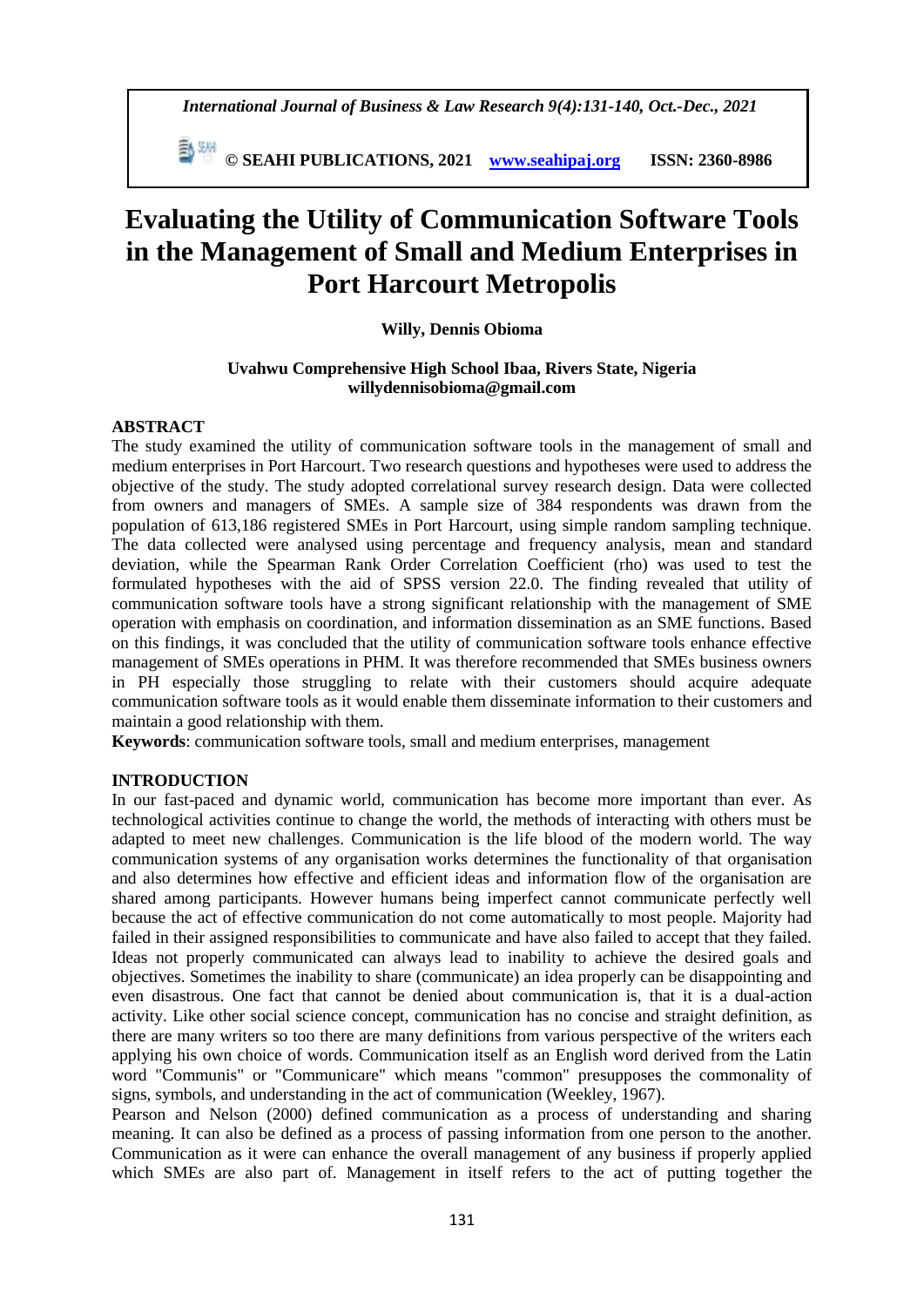organisational resources to achieve a common goal. Management can also be seen as problem-solving process of effectively achieving organisational objectives through the efficient use of scarce resources in a changing environment (Das, 2015). Management can therefore be defined as an art of planning, organising, commanding, coordinating and controlling both human and material resources of an organisation to achieve the organisational goal through abiding to the set rules and regulations of the organisation.

Hence, this research centres on evaluating the utility of communication software tools such as: Ring Central, Join Me, 8 x 8 Volp, Skype and Email in the management of SMEs in its functional aspects of coordination, customer relations management and information dissemination as SME management function.

# **Statement of Problem**

Despite the potential role of small and medium enterprises in driving accelerated growth and job creation in developing nations, their development is still stymied by a number of constraints and one of these challenging constraints among other is ready access to communication software tools. Small and medium scale enterprises (SMEs) often have difficulties in gaining access to appropriate communication software that can enhance their operation (Agwu and Murray, 2015)

In spite of numerous institutions providing training and advisory services, there is still stubborn communication-gap in small and medium business sector as a whole. This is because in most small business firms, entrepreneurs cannot afford the high cost of communication hardware and software needed for their overall operations and management. However, many other factors cripple the activities of small and medium enterprises and they include, poor education, and training system, government regulations and legislations, and poor power supply which may even make it difficult to acquire these software even when the entrepreneurs can afford them. Kumar (2014) researched on the roles, advantages and disadvantages of ICT in India and identified ICT as a crucial tool that support business operations. He concluded that ICT had brought about changes in the business environment and played a key role in the world.

Kadiri (2012) also carried a study on small and medium enterprises in relation to employment generation in Nigeria and from his findings he stated that SMEs had been fully recognised by government and development experts as the main engine of economic growth and a major factor in promoting private sector development and partnership. However, there is scanty literature on the utility of communication software tools and management of SME operations to the best of my knowledge. This has created a gap in empirical study which needed to be filled. The problem of this study therefore is to determine the relationship between the utility of communication software tools and the management of SME operation in Port Harcourt with emphasis on coordination and information dissemination as SME functions.

## **Research Questions**

The following research question were used to guide the study:

- 1. To what extent does utility of communication software tools enhance coordination of SME operations?
- 2. To what extent does utility of communication software tool enhance information dissemination in SMEs?

# **Research Hypotheses**

The following null hypotheses were formulated to guide the study:

- 1. There is no significant relationship between UCSTs and COSMED.
- 2. There is no significant relationship between UCSTs and ID in SMEs.

## **Concept of Communication Software Tools**

Communication is the process of sending and receiving messages through verbal or nonverbal means, including speech or oral communication, writing and graphical representations such as info graphics, maps, charts and signs, signals and behaviour. In other words, communication is said to be the creation and exchange of meaning. Some media critic and theorist has defined communication as a symbolic process whereby reality is produced, maintained, repaired and transformed. All creatures on earth have developed means in which to convey their feelings and thoughts to one another. However, it is the ability of humans to use words and language to transfer specific meanings that sets them apart from other animal.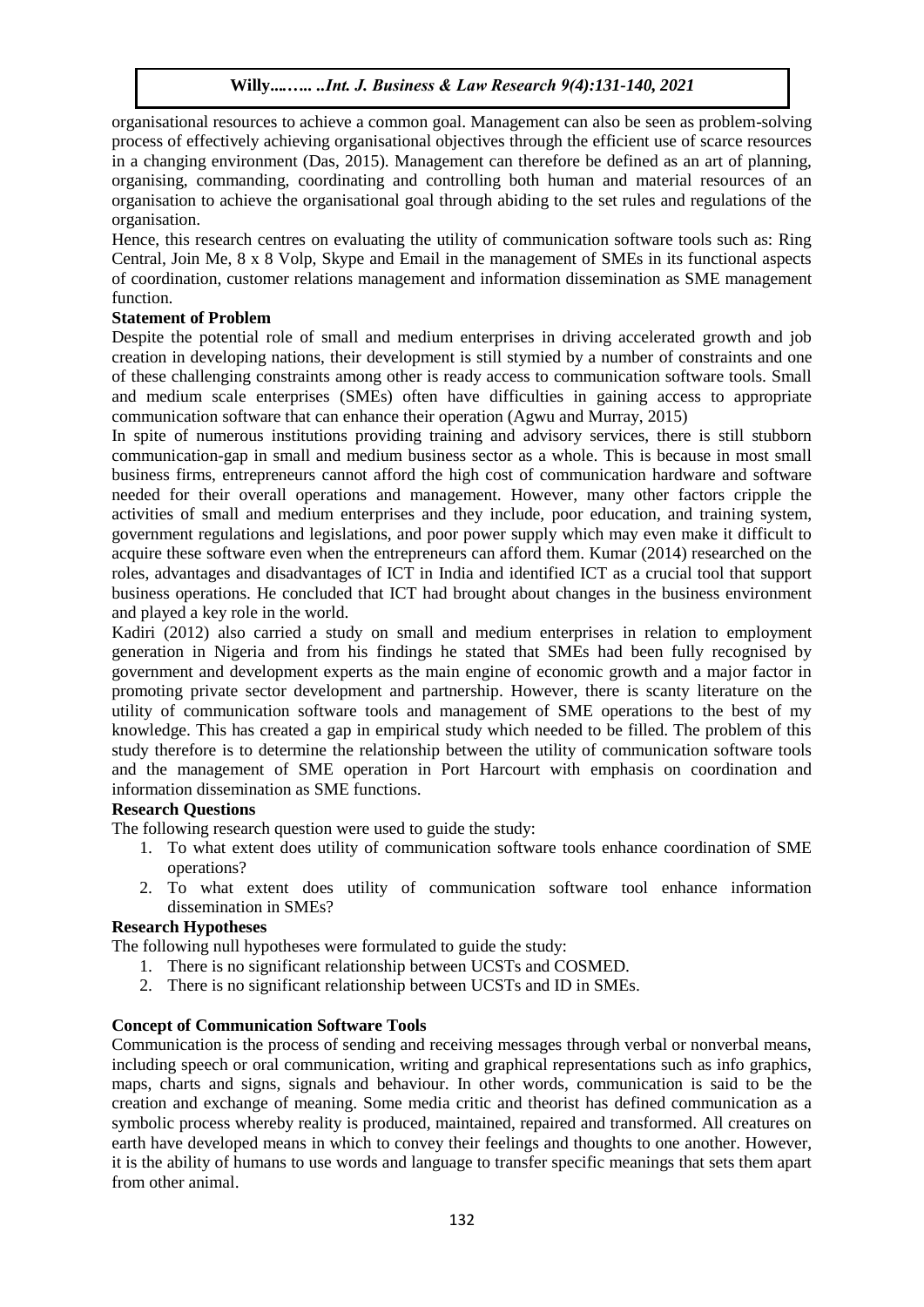Software tools are the loose category of systems and application that allows user to exchange files and text, audio and video messages via the cloud or local network from various devices. Communication + software tool therefore refers to application that allows or assist communication flow in the organisation. The most common tools are the e-mail, chat and messaging applications. Aside from handling day-to-day message exchange, communication software are used to conduct remote meetings and discussions in real time. They often feature enterprise grade security over the infrastructure to protect sensitive data in the organsiation. Communication is the driving force behind our business success online as retailers, service providers, and knowledge workers all need quality communication software to eliminate the fuss that would arise from limited information access. With programs such as Ring Central, Join Me, 8 x 8 Volp, Skype, Email etc the team or employees can actually work together saving and boosting the productivity of their business.

## **Concept of SME Management**

Management is the process of planning, organising, directing, controlling, staffing and coordinating business activities to achieve organisational goals (Otamiri and Anele, 2015). Dawn (2003) opined that management is a process of planning goals and specializing the purpose of the agency, organising people, financing resources and activities, staffing, training and socializing employees, leading the organisation and the staff, and controlling, monitoring and sanctioning when needed. Managing small and medium enterprises is not an easy task. SMEs are defined in terms of size (such as profitabililty, turnover, network and number of employees) when applied to one sector can lead to the classification of all enterprises as small whereas when applied to another sector may lead to a different set of results. A common definition of the SME according to International Finance Cooperation (IFC) comprises of registered businesses with less than 250 employees (IFC, 2017). Proper management of SME business sector demands that enterprise owners and managers maintain good relationships with their customers through regular, effective and efficient communication. Without proper management it is difficult for SMEs to survive in the midst of large companies and competitors.

Many of the SMEs that have ceased from operation are victims of poor management. Therefore, it is important for SMEs to be properly managed in order to achieve their goals and survive. Effective management is the key to continuous existence of a business. When a small business is properly managed, it will grow to become a larger entity. Akande and Tinus (2013) noted that most of the large organisations we see today started as a small scale business.

#### **Measures of SMEs Management**

Management can be measured using various criteria. However, in this paper, management of SMEs is measured using coordination of SME operations (COSMED); customer relationship management (CRM) and information dissemination (ID).

#### **Coordination of SMEs Operations**

Coordination is the unification, integration, synchronization of the efforts of group members so as to provide unity of action in the pursuit of common goals. It is a hidden force which binds all the other functions of management (Mahmood & Hanafi, 2012). Coordination is an orderly arrangement of group efforts to enhance unity in the organisation. Coordination is essential for effective and efficient management in SME operation. Proper coordination of SME operations can lead to the achievement of business goals. Yu and Toa (2009) state that coordination of SME operations can be facilitated through the use of information technology. However, despite the advantages of adopting IT, the level of adoption of these technology is still low among SMEs (Yu & Toa, 2009).

SMEs are relatively slow in information technology adoption and relatively few have fully automated IT and Communication Software tools in their operations. In accessing proper coordination in SME operation, Lew (2017) stated that technological, environmental, organisational and individual aspects of the business influence the way and manner entrepreneurs coordinate their business operations.

## **Customer Relations Management in SMEs**

To survive in the global market, focusing on the customers must be a priority for small and medium enterprises. It is an acceptable logic that it takes money, more money to acquire a new customer than to retain an existing ones to make a new purchase. Therefore, customer retention is of particular important to SMEs because of their limited resources. Another aspect of customer relation management is that knowing the customers and their problems allows you to acquire new customers more easily and facilitates targeted cross-selling. Maintaining a good customer relationship is possible for small business with few employees. But for large businesses to maintain the same impression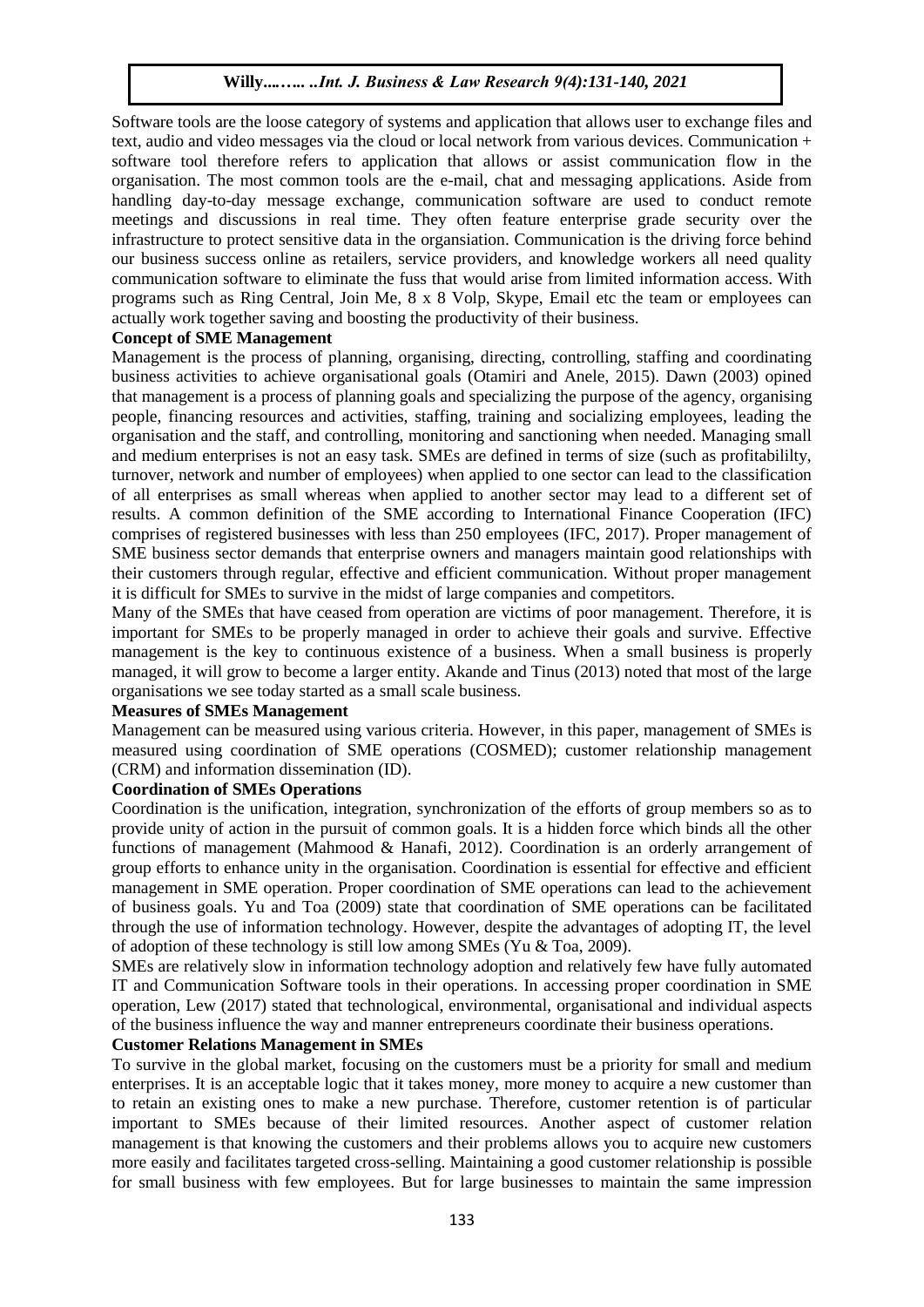toward customers, a common memory (software support) is needed. It is important to note that establishing and managing customer relationship is a strategic endeavour. Having a CRM software installed does not ensure a successful customer relationships. For this to happen effectively and efficiently business processes and enterprise culture have to be redesigned to focus on the customer. CRM software can only be a tool to implement a customer strategy. Customer relations management software can be broadly divided into two categories. The first category manages customer interactions and contains applications for customer service and support, sale force and market automation. These applications allow the company to establish a personalised relationships with the customer(s). The second software category, analyses the behaviour of customers and contains report and data-mining tools. This allows to measure customer satisfaction and retention and enhances the understanding of the customers' problems and preferences.

#### **Information Dissemination**

Information dissemination is the distribution of created information followed by information organization, information sharing, application and use (Beheshti, 2004). Otamiri and Wori (2003) described information dissemination as method or system of knowledge transfer throughout or within firm, individual and group. Information dissemination practice could happen flanked by entities, organizations or groups exploiting at all sort or series of communication. Information storage and dissemination are vital tools for innovation and competitive advantage. Newly established SMEs today are facing immense competitive pressure and therefore , information dissemination and knowledge sharing is inevitable for such SMEs to compete in ever changing business environment (Kim & Lui, 2015). Davenport and Prusak, (2000) described information like fluid combination of bounded knowledge, appropriate information, values, and knowledge that offers support intended for estimating and integrating novel information and experience. Gonzalez and Martins, (2017) state that information and knowledge sharing revolves around four stages; acquisition, storage, distribution,, and utility (beneficial usage). Organisational information dissemination process is an asset that contributes significantly in attaining competitive advantage and therefore need clear and effective management. Previous studies have found that information could be utilized at numerous level of firms.

#### **Relationship between Communication Software Tools and Management of Small and Medium Enterprises**

The relationship between these two concepts have been established in literature. Communication software is the loose category of systems and applications that allow users to exchange files and text, audio and video messages via the cloud or local network from various devices. According to Ghobakhloo, Sabouri, Hong and Zulkifli (2011), communication software tools enable entrepreneurs and managers to effectively manage their business operations. They further stated that it assist managers to communicate with customers effectively. Evan & Saturday, (2018) posited that communication software tools facilitate effective management of business and ensure business growth. Agwu, (2018) stated that communication software are essential tools for effective management of SMEs operations. Communication software tools facilitate effective management of SMEs operations.

The most common communication software tools are e-mail, chat, and messaging applications. These tools enable entrepreneurs and managers to handle day-to-day messaging and exchange of information. Abudullahi, (2015) asserted that communication software tools enable SMEs managers to conduct remote meetings and in real time. They often feature enterprise grade security over the infrastructure to protect sensitive data. They may also include advanced features, such as file transfer protocol, internet platform and Voip. Communication software tools are the driving force behind business success (Willy, 2020).

#### **Empirical Review**

Ladokun, Osunwale & Olaoye (2013) examined the use of information and communication technology in small and medium enterprises. Their study investigated the factors affecting ICT adoption by SMEs in Nigeria. The structured questionnaire was use to collect data from seventy (70) respondents. The method of analysis was correlation coefficient and multiple regressions while the method of estimation was ordinary least squares (OLS) with aid of STATA software. The result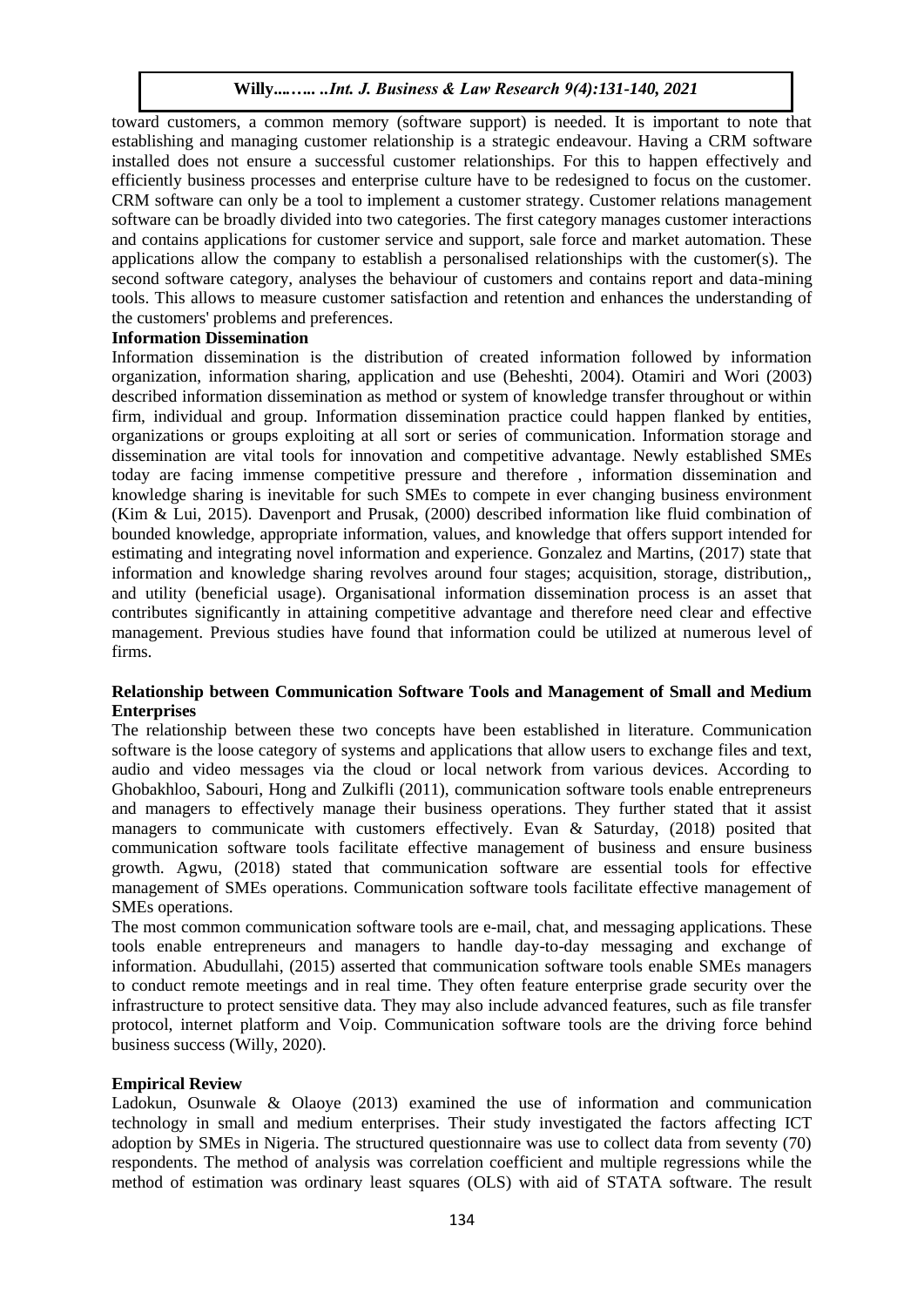indicated that infrastructure was one of the most factors that inhibit ICT adoption by SMEs in Nigeria with the highest mean followed by government policies, management support, level of security, maintenance cost, skills and training, and investment cost respectively. It was concluded that SMEs in Nigeria have been slow in adopting ICT as they face major constraints such as poor telecommunication infrastructure, limited ICT literacy etc. The study recommended that management should play an important role in guiding and completing projects relating to ICT adoption, by providing resources for the purchases of the infrastructures required for the new ICT.

Suleiman, (2016) carried out an assessment of information and communication technology on the performance of selected small and medium scale enterprises in Illorin Metropolis, Nigeria. The assessment of information and communication technologies (ICT) and its impact in the economic, social and personal development had become an important object of scientific researches during recent decade. The focus of the study was on "Assessment of ICT on the performance of SMEs in Ilorin, Kwara State". A sample size of 100 SMEs was selected in a cross-sectional survey research design in Ilorin, Kwara State. The returned copies of questionnaire of 74 representing (74.0%) were accordingly analysed using simple percentage and regression analysis. The major result of the hypothesis tested showed that there was a significant relationship between the independent variable (adoption of ICT) on dependent variable (SME performance)  $(R = .663, R2 = .440; P < .05)$ . Finding from the analysis of data indicate that SMEs has gained a significant advantage using ICTs particularly in the areas of communication and customers' satisfaction, marketing efficiency, market penetration and promptly responding to market changes, quality improvements for products and services, reducing operational costs and more importantly increasing revenue stream. In conclusion, the study opine that since ICT has been shown to be a driving force to the improved performance of SMEs, its full adoption and usage should be encouraged and aggressively pursued. Based on the findings, the study recommended that government should invest heavily on ICT infrastructure and awareness aspects related to the benefits and adoption of ICT.

Ghobakhloo, et al (2011) empirically examined information technology adoption in small and medium-size enterprises: An appraisal of two decades literature, analyzed reasons that persuade small and medium enterprises (SMEs) to adopt information technology (IT), as well as which factor and how it affects the level of IT sophistication in SMEs entrepreneurial segment. Drawing on the technology-organization-environment view of the firm, the study hypothesizes that technological, organizational and environmental factors can be viewed as the reasons for IT sophistication survey data from a sample of 121 Iranian manufacturing SMEs. Findings showed that external pressure, information processing needs, IT-enabled innovativeness and performance and competitiveness pressure are the key drivers of IT sophistication within SMEs. The findings offer valuable insights to executives and consultants on why SMEs move towards IT adoption. Likewise, the results of the study could serve as a benchmarking measures of reasons persuading SMEs to adopt sophisticated IT. Jackson and Josphat (2016) carried out an assessment of information communication technology adoption for performance of selected small and medium enterprises in Nairobi County, Kenya. Their study adopted descriptive survey research design. Their targeted population was 4560 SMEs registered by the Ministry of Trade and Industrialization within Nairobi County. The sample size of 367 SMEs was used. The stratified random sampling was used in selecting the sample. The data was collected using structured questionnaire. The administering was on a "drop and pick later" basis. The questionnaires returned represented an approximately 70% of the sample population. The data analysis was conducted using both descriptive and inferential statistics with the aid of SPSS. Moreover, the result was presented using pie charts, bar charts and tables. From the finding ICT infrastructure, ICT user skills, ICT services, and government policies as licenses showed statistical significance in relation to ICT adoption on performance of SMEs operations.

## **Gap in Empirical Review**

From the empirical studies reviewed, it was observed that many studies have been conducted on information and communication technology and management of SMEs but none of these studies to the best of knowledge have evaluated the utility of communication software tools in the management of SMEs in Port Harcourt Metropolis, thus, marking this present study unique in filling the needed gap in literature.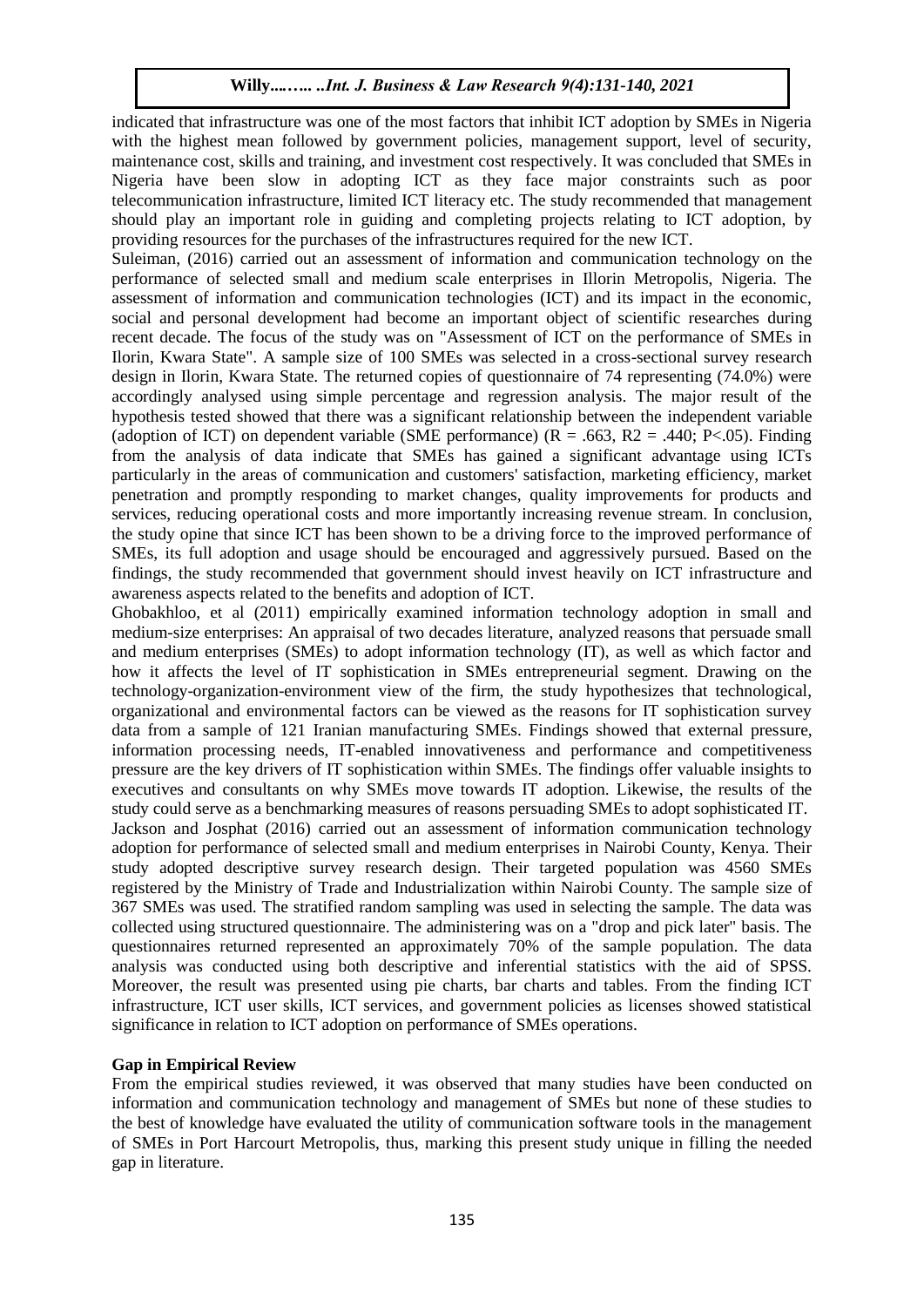# **Theoretical Framework**

# **Theory of Reasoned Action (ToRA)**

Ajzen and Mudden, (1986) introduced theory of reasoned action. This scientific theory explained the relationship between attitudes and behaviours  $(A + B)$  within human actions. It is mainly used to predict how individuals will behave based on their pre-existing attitudes and behavioural intentions. An individual's decision to engage in a particular behaviour pattern is based on the gratifying outcomes the individual expects will occur as a result of performing the said behaviour. According to them, the primary purpose or aim of the theory is to understand an individual's voluntary behaviour by examining the underlying basic motivation to perform an action.

This theory is pertinent to explain that SMEs in Port Harcourt Metropolis will engage in ICT utility since they have previously formed an intention toward adopting information and communication technology. Their intentions are based on the positive outcome that, if they adopt ICT in their operations and management, their manager will perform effectively and efficiently in their competitive business environment.

# **METHODOLOGY**

The research adopted correlational survey research design. The population for the study was 613,186 registered SMEs in PHM and sample size of 384 owners/managers were used for the study. The sampling techniques used in selecting the sample for the study was simple random techniques. The study made use of questionnaire as instrument for data collection. The data collected from the field were analyzed statistically using percentage and frequency table, mean, standard deviation and the Spearman Rank Order Correlation Coefficient (rho), the analysis was aided by SPSS version 22.0.

# **DATA PRESENTATION, ANALYSIS AND DISCUSSION OF FINDING**

The data collected from the field were presented and analysis in this section. The analysis covered the demographic, univariate and bivariate analyses.

## **Demographic Analysis**

The demographic analysis focused on the gender and position of respondents.

Table 1: Gender of the Respondents.

| Gender | Frequency        | Percentage |  |
|--------|------------------|------------|--|
|        | $\therefore$ 149 | 54%        |  |
|        |                  | 46%        |  |
| Total  |                  | $100\%$    |  |
|        |                  |            |  |

Source: Fieldwork, 2020.

#### Table 2: Position of the Respondents

| Position | Frequency | Percentage |  |
|----------|-----------|------------|--|
|          |           | .56%       |  |
|          |           | $44\%$     |  |
|          |           | $100\%$    |  |

Univariate Analysis: The essence of univariate analysis is to evaluate the extent of utilization of communication software tools (CSTs) in the management of small and medium enterprise in Port Harcourt Metropolis.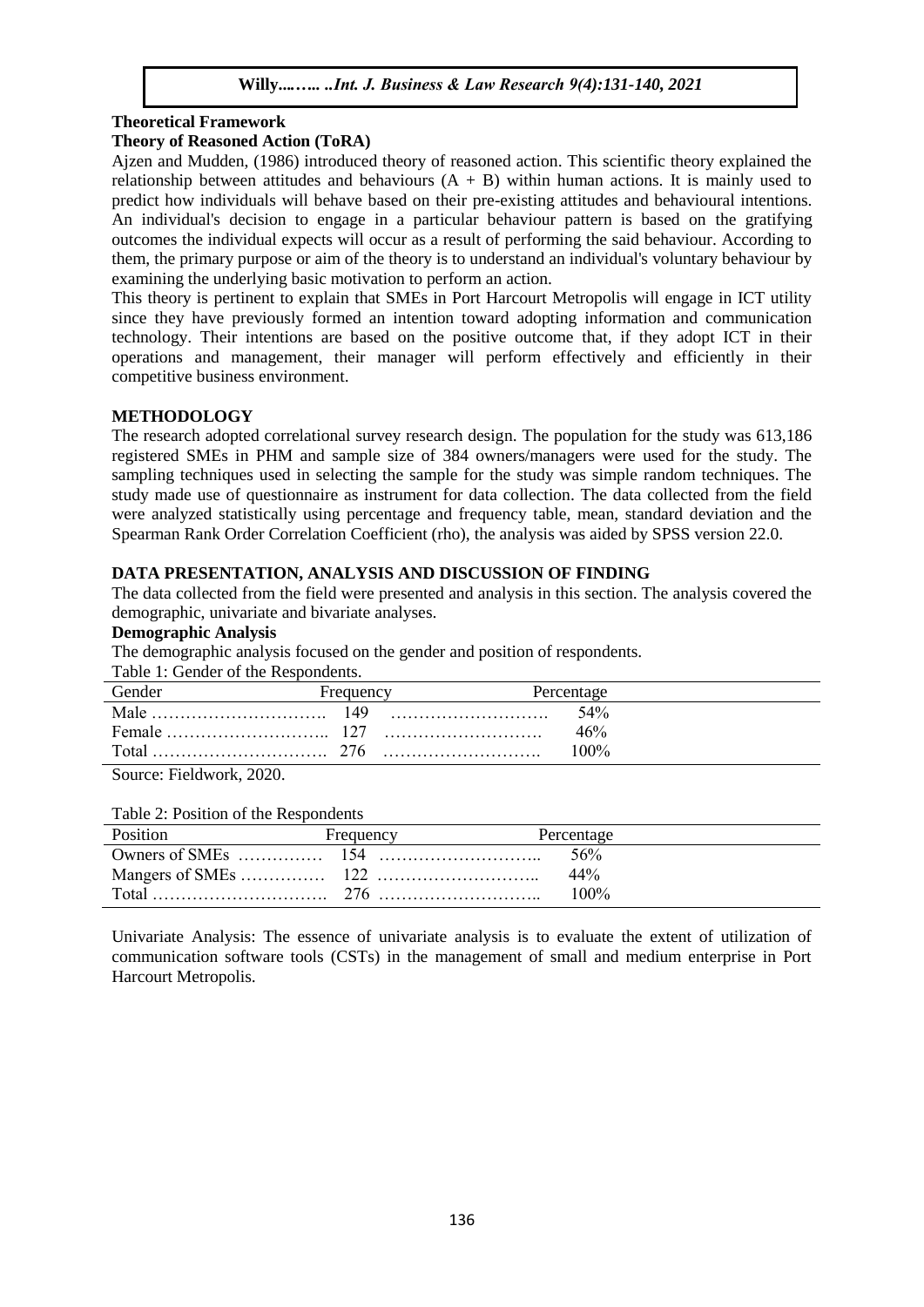**Research Questions**: *To what extent does utility of communication software tools enhance coordination of SMEs operations?*

Table 3: Mean responses and standard deviation of owners and managers of SMEs on the extent of utilization of communication software tools in their business.

| S/N               | Utility of Communication Software Tools in  | Owners | Managers        |           | Mean            | <b>SD</b>   |                                 |
|-------------------|---------------------------------------------|--------|-----------------|-----------|-----------------|-------------|---------------------------------|
|                   | <b>SMEs</b>                                 |        |                 |           | <b>Set</b>      | <b>Set</b>  |                                 |
|                   | Items                                       | $X_1$  | SD <sub>1</sub> | $\rm X_2$ | SD <sub>2</sub> | $X_1$ $X_2$ | SD <sub>1</sub> SD <sub>2</sub> |
|                   | Our business has an official website.       | 2.83   | 0.97            | 2.92      | 1.02            | 2.88        | 0.99                            |
|                   | Our business uses 8 x 8 Volp communication. | 2.61   | 0.81            | 2.71      | 0.89            | 2.67        | 0.85                            |
| 3.1               | Our business uses Skype communication.      | 2.41   | 0.59            | 2.47      | 0.63            | 2.44        | 0.61                            |
| 4.                | Our business has an official email          | 2.91   | 1.06            | 2.84      | 0.98            | 2.88        | 1.02                            |
| 5.1               | Cloud communication tools are applied in    | 2.73   | 0.91            | 2.79      | 0.96            | 2.76        | 0.89                            |
|                   | management.                                 |        |                 |           |                 |             |                                 |
| <b>Grand Mean</b> |                                             | 2.70   | 0.87            | 2.75      | 0.91            | 2.73        | 0.89                            |

Source: Fieldwork, 2020.

Table 3 shows the mean responses and standard deviation of SMEs owner and managers on the extent of utilization of communication software tools in their business. The table indicates that both owners and managers of SMEs agreed with item 1,2,4 and 5 listed in the table with the mean responses greater than the criterion mean of 2.50. However, both respondents disagreed with item 3 in the table with their mean responses less than the criterion mean of 2.50. Therefore, it is accepted that SMEs in PHM utilize website 8 x 8 communication, email and cloud communication technology to a high extent.

Table 4: Mean responses and standard deviation of owners and managers of SMEs on the extent of coordination of their business operations.

| S/N    | Coordination of SME operations                                                                                   | Owners |                 |       | Managers        |             | <b>SD</b>                       |
|--------|------------------------------------------------------------------------------------------------------------------|--------|-----------------|-------|-----------------|-------------|---------------------------------|
|        | Items                                                                                                            |        |                 |       |                 | Set         | Set                             |
|        |                                                                                                                  | $X_1$  | SD <sub>1</sub> | $X_2$ | SD <sub>2</sub> | $X_1$ $X_2$ | SD <sub>1</sub> SD <sub>2</sub> |
| 6.     | coordination<br>of<br>business<br>The<br>has<br>activities<br>improved<br>significantly.                         | 2.94   | 1.07            | 2.82  | 0.93            | 2.88        | 1.00                            |
| 7.     | business<br>operations<br>Our<br>are<br>coordinated<br>with<br>the<br>of<br>use<br>communication software tools. | 2.82   | 0.98            | 2.75  | 0.84            | 2.79        | 0.91                            |
| 8.     | All our sales activities with the use<br>of email.                                                               | 2.74   | 0.81            | 2.91  | 1.03            | 2.83        | 0.92                            |
| 9.     | All our purchases and other related<br>activities are coordinated with the<br>use of communication website.      | 2.86   | 0.92            | 2.70  | 0.84            | 2.78        | 0.88                            |
| 10.    | Our financial transactions of our<br>enterprise are recorded with the use<br>8 x 8 Volp communication.           | 2.89   | 0.95            | 2.79  | 0.85            | 2.84        | 0.90                            |
| $\sim$ | <b>Grand Mean</b><br>$-11111$                                                                                    | 2.85   | 0.95            | 2.71  | 0.92            | 2.78        | 0.94                            |

Source: Fieldwork, 2020

Table 4 shows the mean responses and standard deviation of SMEs owners and managers on the extent of coordination of their business operations. The table indicate that both owners and managers of SMEs agreed with the items listed in the table since their mean responses are greater than the criterion mean of 2.50. Hence, it was accepted that owners and managers of SMEs are coordinating their business operations to a very high extent.

Table 5: Mean responses and standard deviation of owners and managers of SMEs on the extent of information dissemination in their enterprise. The table shows that owners and managers of SMEs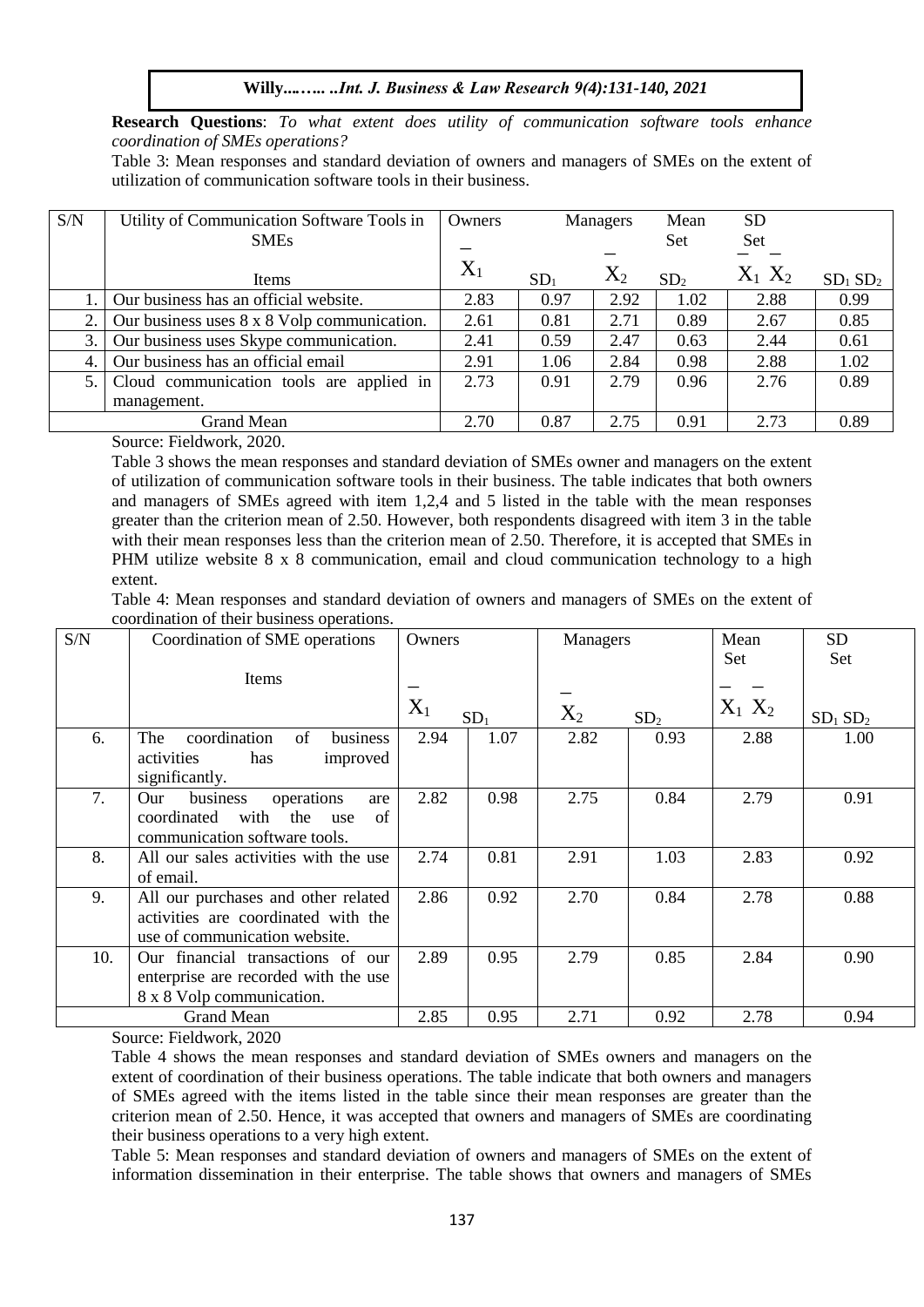totally agreed with the items listed in the table since their mean responses are greater than the criterion mean of 2.50. The grand mean responses of 2.81 and 2.87 for owners and managers respectively are greater than criterion mean of 2.50. The grand mean responses of 2.81 and 2.87 for owners and managers respectively are greater than criterion mean of 2.50. Therefore, we then accept that SMEs in Port Harcourt Metropolis are practicing information dissemination to a very high extent.

# **Bivariate Analysis**

The results of correlation analysis carried out on the independent and dependent variables are presented in this section and interpreted as well.

Hypothesis 1: There is no significant relationship between utility of communication software tools and coordination of SMEs operations.

Table 6: Result of correlation analysis between utility of communication software tools and coordination of SME operations.

|             |      |                      |                      | Utility        | of | Coordination<br>of    |
|-------------|------|----------------------|----------------------|----------------|----|-----------------------|
|             |      |                      |                      | communication  |    | <b>SME</b> operations |
|             |      |                      |                      | software tools |    |                       |
| Spearman    | Rank | <b>Utility</b><br>of | Correlation          | 1.000          |    | $.451^{xx}$           |
| Order (rho) |      | communication        | coefficient sig. (2) |                |    | .001                  |
|             |      | software tools       | tailed)              |                |    |                       |
|             |      |                      | N                    | 276            |    | 276                   |
|             |      | Coordination of      | Correlation          | .451           |    | 1.000                 |
|             |      | SME operations       | Coefficient sig. (2) | .001           |    |                       |
|             |      |                      | tailed)              |                |    |                       |
|             |      |                      | N                    | 276            |    | 276                   |

\*\* Correlation was significant at 0.01 levels (1 tailed)

\*\* Correlation was significant at 0.05 levels (1 tailed)

Source: SPSS-generated output

Table 6 presents the result of SPSS correlation analysis performed between utility of communication software tools and coordination of SMEs operations. The result shows that utilization of communication software tools has moderate positive relationship with coordination of SMEs operations (rho = .451 $^{xx}$ ). The symbol 'xx' signifies that correlation was significant at 0.01 level. As a result of this, we therefore reject the null hypothesis  $(Ho<sub>1</sub>)$  and accept the alternative which state that there was significant relationship between utility of communication software tools and coordination of SMEs operations.

Hypothesis 2: There is no significant relationship between utility of communication software tools and information dissemination in SME.

Table 7: Result of correlation analysis between utility of communication software tools and information dissemination in SMEs.

|             |      |                     |                      | Utility<br>of      | Coordination<br>of    |
|-------------|------|---------------------|----------------------|--------------------|-----------------------|
|             |      |                     |                      | communication      | <b>SME</b> operations |
|             |      |                     |                      | software tools     |                       |
| Spearman    | Rank | Utility<br>of       | Correlation          | 1.000              | .822 <sup>xx</sup>    |
| Order (rho) |      | communication       | coefficient sig. (2) |                    | .001                  |
|             |      | software tools      | tailed)              |                    |                       |
|             |      |                     | N                    | 276                | 276                   |
|             |      | Information         | Correlation          | .822 <sub>xx</sub> | 1.000                 |
|             |      | dissemination<br>in | Coefficient sig. (2) | .001               | $\bullet$             |
|             |      | <b>SMEs</b>         | tailed)              |                    |                       |
|             |      |                     | N                    | 276                | 276                   |

\*\* Correlation is significant at 0.01 levels (1 tailed)

\*\* Correlation is significant at 0.05 levels (1 tailed)

Source: SPSS-generated output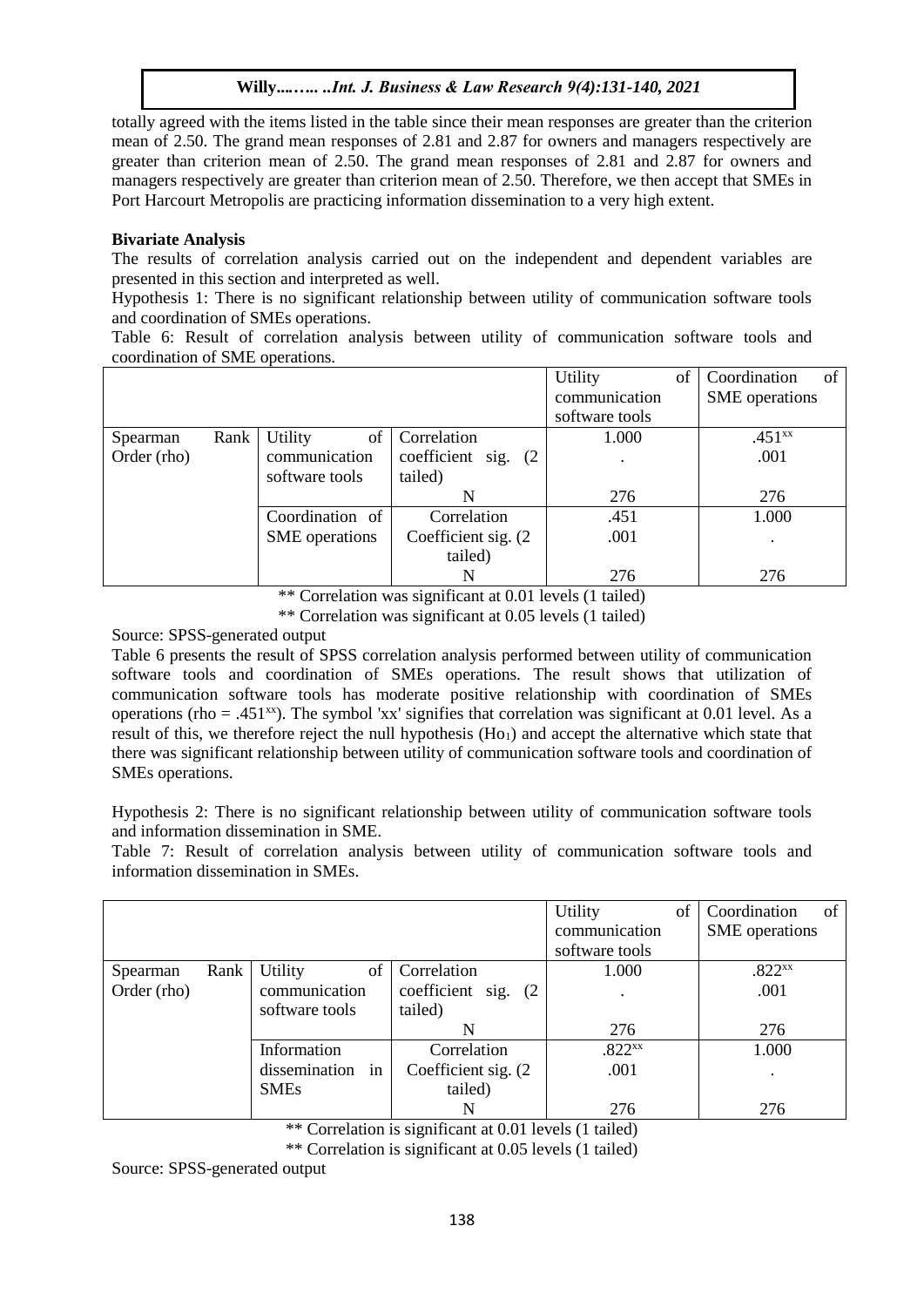Table 7 shows the result of SPSS correlation analysis performed between utility of communication software tools and information dissemination in SMEs. The result indicates that utility of communication software tools has strong positive correlation with information dissemination in SMEs  $(rho = .822<sup>xx</sup>)$  and symbol 'xx' signifies that this correlation was significant at 0.01 level. Based on this result, we then reject the null hypothesis (Ho<sub>2</sub>) and accept the alternative hypothesis which states that there was strong significant relationship between utility of communication software tools and information dissemination in SMEs.

# **Interpretation of Results**

The following were the findings that emerged from this study:

- That, there was moderate positive and significant relationship between utility of communication software tools and coordination of SME operation.
- That, there was strong positive and significant relationship between utility of communication software tools and information dissemination in SME functions.

# **DISCUSSION OF FINDINGS**

Based on the result of the analysis carried out, it was confirmed that a significant relationship exist between utility of communication software tools and coordination of SMEs operations. This finding was obtained from the result of the SPSS correlation analysis performed on the two variable. The result revealed that utilization of communication software tools enhances effective coordination of SMEs. This findings was supported by Akande & Yinus (2013) as the study reported that communication software tools enhance effective coordination of SMEs operation particularly in areas of communication, coordination and customer satisfaction.

This study also found a strong relationship between utility of communication software tools and information dissemination in SMEs. This finding was deduced from the result of the SPSS correlation analysis carried out on the two variables. This finding was supported by Islam (2019) and Khazanchi as both studies revealed that communication software tools enable SME's operators disseminate information effectively to their esteem customers.

## **CONCLUSIONS**

From the findings, it was evident that utilization of communication software tools facilitates effective management of small and medium enterprises in Port Harcourt Metropolis. The results of correlation analysis carried on the variables confirmed that a positive and significant relationship was found between utility of communication software tools and management of SMEs with emphasis on coordination of SMEs operations and information dissemination as SMEs function. Based on these findings, it was concluded that the beneficial usage of communication software tools significantly enhance effective management of small and medium enterprises in Port Harcourt Metropolis.

#### **RECOMMENDATIONS**

Based on the finding and conclusion, the following recommendation were made:

- 1. That small and medium enterprises in Nigeria especially those in Port Harcourt should acquire adequate communication software tools as it would enhance effective management of their business operation.
- 2. That small and medium business owners in Port Harcourt especially those that are struggling to relate with their customers should acquire adequate communication software tools as it would enable them disseminate information to their customers and maintain a good relationship with them.
- 3. That small and medium business owners who do not have a sound knowledge on how to apply the communication software tools in the management should enroll for intensive ICT training programmes with reputable institution as this would enable them acquire adequate knowledge.
- 4. The government both federal and state should encourage small and medium business owners by providing loans and grants to them as it would enable them acquire modern communication software tools to boost their business and therefore create employment opportunities for labour class.